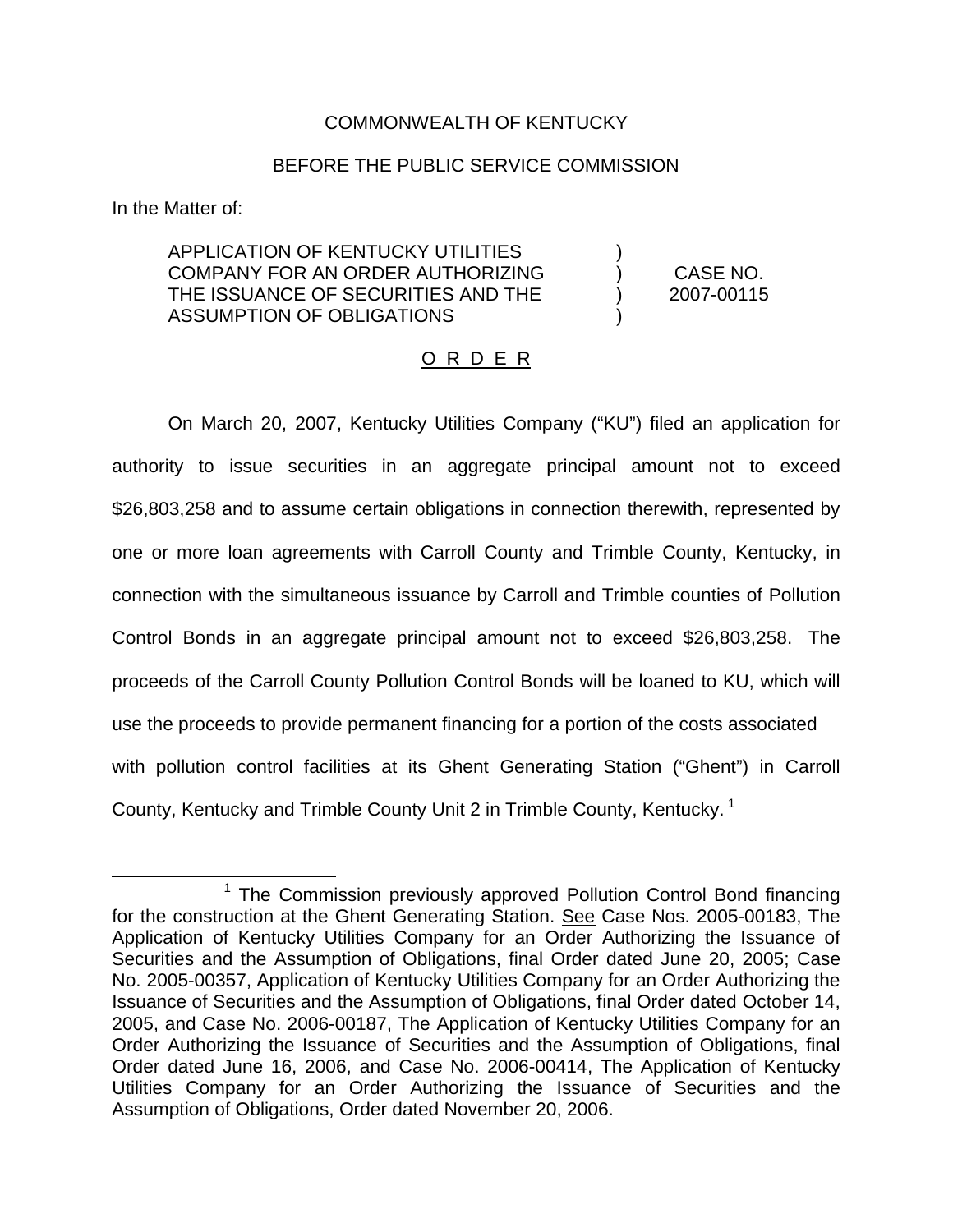KU's application also includes a request to deviate from 807 KAR 5:001, Section 11(d), which specifies that an application for authority to issue indebtedness must include copies of any contracts for the construction of facilities to be financed by the proposed indebtedness. KU states that it has one such contract with Fluor Enterprises, Inc. for construction of KU's pollution control project, but since the contract was previously filed with the Commission in Case No. 2006-00187, KU seeks to incorporate the contract by reference. In Case No. 2006-00187, KU was granted confidential protection for portions of the Ghent Contract. KU was also granted a deviation from Commission rules and incorporation of the Ghent Contract filed in Case No. 2006-00187 by reference only in Case No. 2006-00414. The TC2 Contract has also been filed with the Commission in a prior case requesting authority for financing, Case No. 2007-00024.<sup>2</sup> The Commission has granted confidential protection for portions of the TC2 Contract in Case No. 2007-00024. The Ghent and TC2 contracts have not been amended since their initial filing. It is KU's contention that the filing of these duplicative filings of information already contained in the Commission files would serve no purpose and represent a burden on the Company for photocopying and would also needlessly burden the Commission which would again have to consider the issue of whether the confidential information in these contracts should be protected.

On March 8, 2007, the Kentucky Private Activity Bond Allocation Committee awarded KU allocations from the state's pool for private activity bonds totaling \$17,875,814 and \$8,927,444 for both the Carroll and Trimble County facilities, respectively. These allocations will allow KU to finance a portion of the costs

 $2$  Case No. 2007-0024, The Application of Kentucky Utilities Company for an Order Authorizing the Issuance of Securities and the Assumption of Obligations.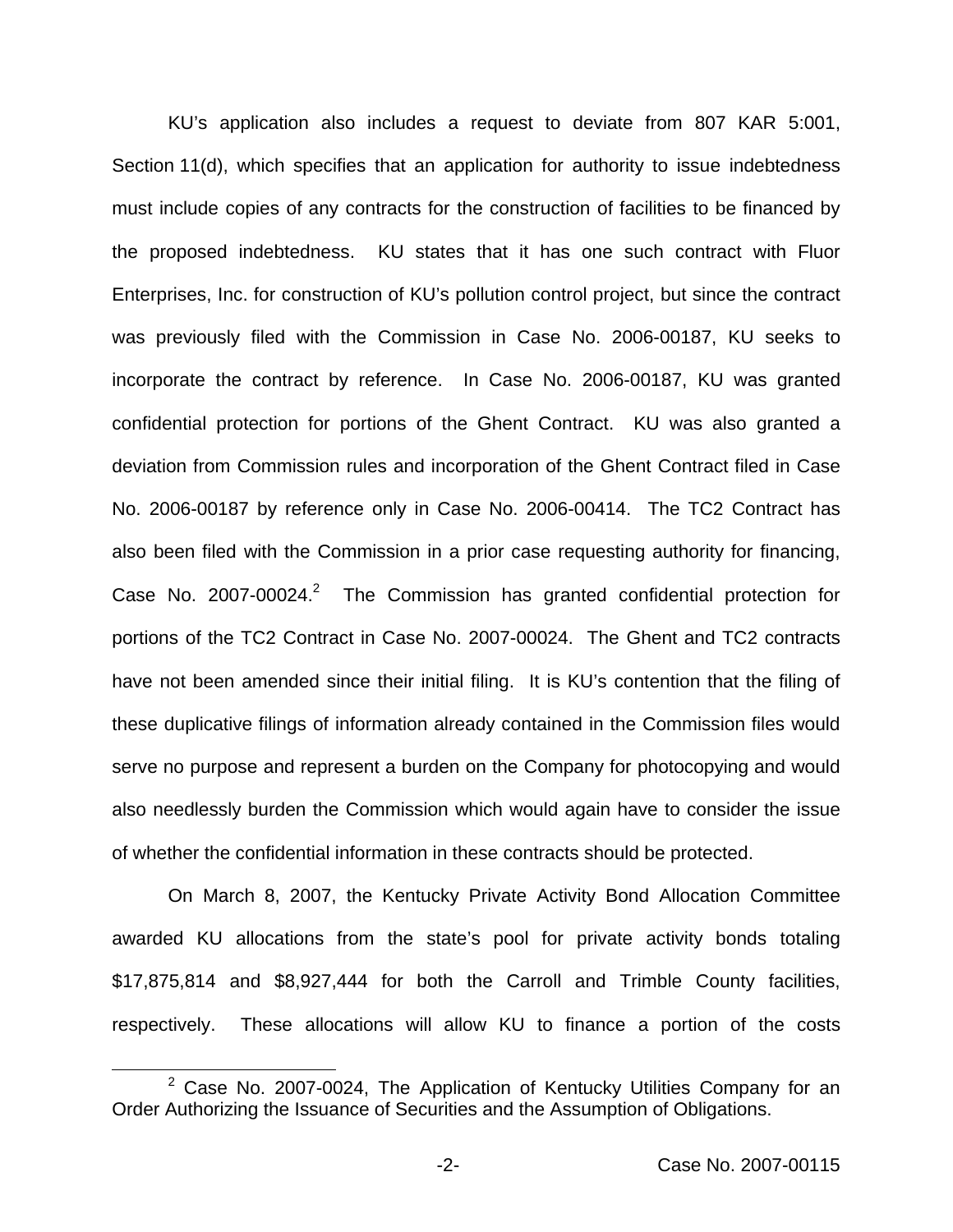associated with KU's pollution control projects on a tax-exempt basis. KU requests that the Commission process this application as expeditiously as possible and issue its Order by May 9, 2007, as the expiration date of these allocations is June 4, 2007.

KU requests authority to assume certain obligations under various agreements in an aggregate principal amount not to exceed \$17,875,814 in connection with the proposed issuance of one or more series of Carroll County Environmental Facilities Revenue Bonds ("Carroll County Bonds"), and an aggregate principal amount not to exceed \$8,927,444 in connection with the proposed issuance of one or more series of Trimble County Environmental Facilities Revenue Bonds ("Trimble County Bonds"). Proceeds from the release of these bonds would be loaned to KU by Carroll and/or Trimble County, as applicable, to provide permanent financing for portions of the pollution control facilities described. The agreements mentioned above may include one or more guaranty agreements, bond insurance agreements and other similar financial undertakings designed to guarantee the repayment of all or any part of the obligations associated with one or more series of the subject Pollution Control Bonds for the benefit of the holders of such bonds. The structure and documentation for the issuance of the Pollution Control Bonds in question will be similar to that in other pollution control financings of KU approved by the Commission, except for the fact that First Mortgage Bonds will not be used.

Because of the historical spread between long-term fixed interest rates and short-term rates, all or a portion of the Pollution Control Bonds may be issued initially with interest rates that fluctuate on a weekly, monthly or other basis. In order to obtain the most favorable terms and conditions and to limit its exposure to variable interest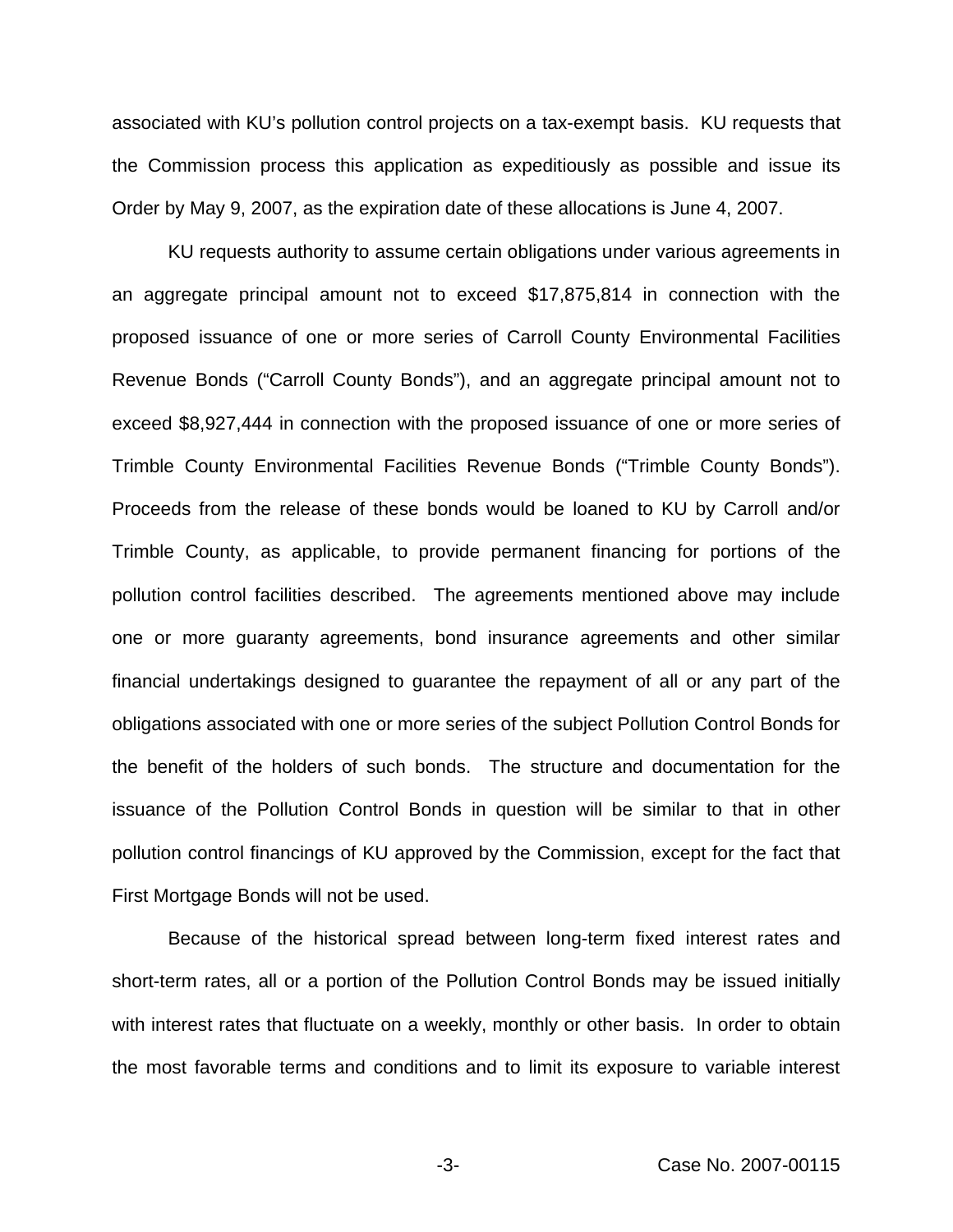rates, KU requests authority to enter into remarketing agreements, credit agreements, hedging agreements and such other agreements as set forth in its application in an aggregate amount not to exceed the original principal amount of the bonds, which is \$26,803,258. To the extent the Pollution Control Bonds are issued with variable interest rates, the documentation will be similar to previous bonds that have been issued with variable interest rates.

The Commission, having considered the evidence of record and being otherwise advised, finds that the issuance of the proposed Carroll County and Trimble County Pollution Control Bonds and the assumption of obligations in connection therewith, as set out in KU's application, are for lawful objects within the corporate purposes of KU's utility operations, are necessary and appropriate for and consistent with the proper performance of its service to the public, will not impair its ability to perform that service, are reasonably necessary and appropriate for such purposes, and should therefore be approved.

#### IT IS THEREFORE ORDERED that:

1. KU is authorized to issue and deliver the Carroll County and Trimble County Pollution Control Bonds in one or more series in an aggregate principal amount not to exceed \$26,803,258 as set forth in its application.

2. KU is authorized to execute, deliver and perform its obligations under the loan agreements with Carroll and Trimble counties, Kentucky and under any guarantees, remarketing agreements, hedging agreements, auction agreements, bond insurance agreements, credit agreements and such other agreements and documents as set forth in its application.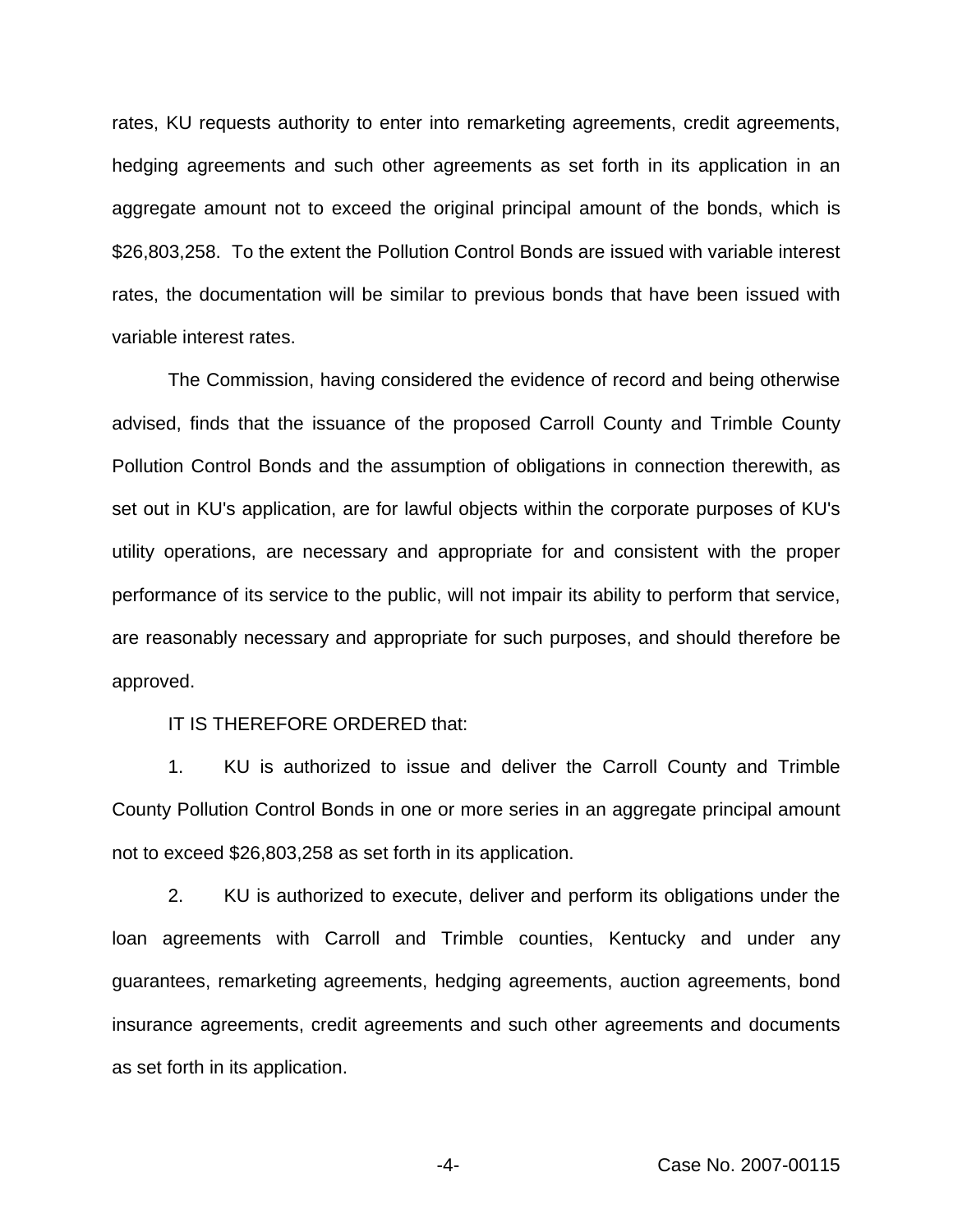3. The proceeds from the transactions authorized herein shall be used only for the lawful purposes set out in the application.

4. KU shall agree only to such terms and prices that are consistent with the parameters set out in its application.

5. KU's request to deviate from 807 KAR 5:001, Section 11(d) is granted and the contract for the construction of pollution control facilities at KU's Ghent Generation Station, filed with the Commission in Case No. 2006-00187, is incorporated by reference.

6. KU shall, within 30 days from the date of issuance (by July 6, 2007) file with the Commission a statement setting forth the date or dates of issuance of the securities authorized herein, the price paid, the interest rate or rates, and all fees and expenses, including underwriting discounts or commissions, or other compensation, involved in the issuance and distribution thereof. In addition, KU shall include a detailed explanation as to how the interest rate alternative chosen represents the most reasonable interest rate available at the time of issuance. The explanation shall include a description of the specific interest rate management techniques and interest rate management agreements used by KU for each issuance, as well as copies of any executed interest rate management agreements. If a variable rate is chosen, KU shall

-5- Case No. 2007-00115